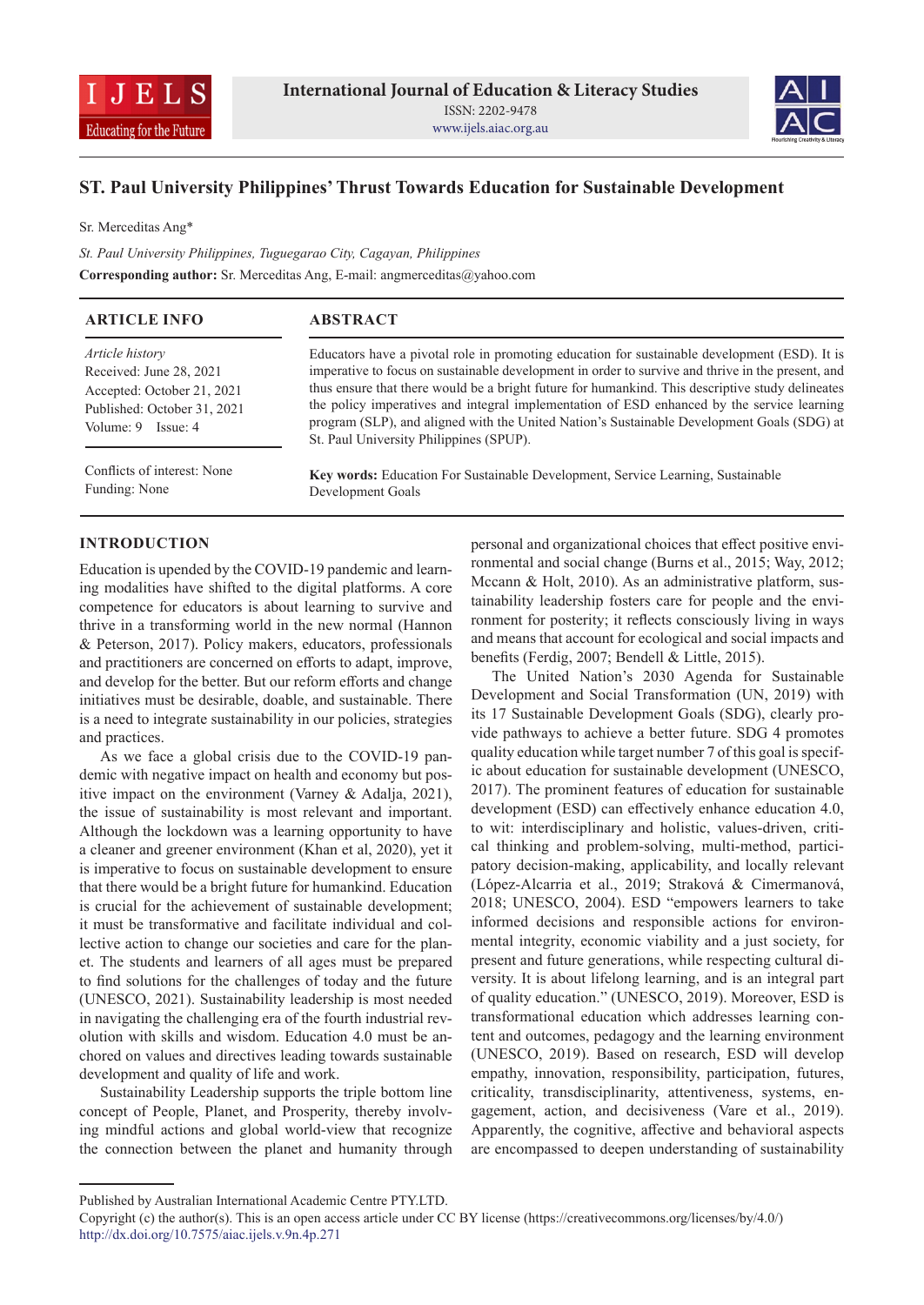and development problems, and most likely cultivate values, attitudes, perspectives, and lifestyles that create and provide solutions and interventions.

St. Paul University Philippines (SPUP) is an autonomous and international university located in Tuguegarao City in the northern part of Luzon, in the Philippines. It has incorporated education for sustainable development (ESD) in its teaching process, learning activities and advocacies. SPUP takes on the cudgel of responsibility of sustainability leadership for Education 4.0. The new call in the fourth industrial revolution (4IR) during this pandemic and beyond is to create a positive convergence of humanity, spirituality, technology, quality, and sustainability. Sustainability is the new advantage.

## **PURPOSE OF THE STUDY**

This study is intended to discuss the importance of education for sustainable development (ESD) as implemented at St. Paul University Philippines. Specifically, it delineates the following:

- a. Policy Imperatives and ESD Implementation;
- b. Service learning Program, and
- c. Implementation of the UN Sustainable Development Goals (SDG)

### **METHODOLOGY**

The descriptive and qualitative methods were used in the study. The data gathered including manuals, reports, publications, minutes of meetings, curricula, instructional materials, strategic plan, etc. were reviewed, evaluated, interpreted and subjected to the documentary analysis technique. Focus group discussions were conducted with representatives from the administration, faculty, staff, students, parents, alumni, and other stakeholders. A random sample of 8 school administrators, 15 teachers, and 80 students provided feedbacks and shared their observations, experiences, and insights on the implementation of the ESD, SLP, and SDGs.

#### **RESULTS AND DISCUSSION**

#### **Policy Imperatives and ESD Implementation**

The UNESCO policy imperatives and the United Nations' Sustainable Development Goals 2030 have impelled the development of the SPUP ESD program. Sustainability is integrated in the institutional policies, co-curricular activities, advocacies, and teaching-learning process. In 2015, SPUP launched its Internationalization Program vis-à-vis the thrust towards quality education and sustainable development. This was carried out with a policy for inclusive growth and sustainability. It was anchored on SPUP's vision-mission to uphold quality education and sustainable development to effect social transformation through creative evangelization, academic excellence, research and innovation, internationalization, and community services. Likewise, considered were the Paulinian core values of Christ-centeredness, Charity, Community Development, Charism, and Commission. The

institutional strategic framework includes education for sustainable development as one of the strategic directions, citing the UN SDG#4 on quality education with the number 7 target to promote education for sustainable development. The SPUP ESD program which was formulated in 2016 fosters the holistic convergence of academic excellence, social responsibility, Paulinian spirituality and core values through care for people and environment in an integral, inter-disciplinary, inter-cultural, local-global approach, and transformational learning milieu.

Sustainability Literacy was an enabler in the SPUP ESD program and in the creation of a learning environment as hub of sustainability. The transfer of knowledge, skills, and values were coursed through the homeroom activities, sample cases cited in the lessons, webinars and videos on sustainable practices, project-based solutions and interventions to community problems on sustainability, and the interactive discussions during classes. It is interesting to consider the study on student engagement in sustainable living using experiential learning (Qureshi, 2020). Enabled by technology, the students learned and were motivated to practice sustainability. At SPUP, the students experienced sustainable living as guided by the teachers through learning activities, projects and reflection papers. Due to the COVID-19 pandemic and physical restrictions, the students stayed at home while learning online. Based on reports and feedback, the students learned to value life, health, clean air, quality and equity in education, technology and innovation, peace and collaboration, economic recovery, environmental stewardship, etc. They opted for healthy food products, avoided the use of plastics and non-biodegradable materials, and expressed new perspectives and action plans on sustainable living during and post-pandemic. The students depicted their learning outputs on sustainability in a video challenge activity entitled "Creating a Sustainable World and Better Tomorrow." A virtual exhibit was done on the students' projects and initiatives.

SPUP embraces learning in the new normal with a transformative approach towards quality and sustainability for a peaceful, just, and better world. Accordingly, the administrators, faculty, staff, and students have exemplified a paradigm shift in perspective, practices, and lifestyle, thus supporting ESD as reflected in terms of: a) teaching and learning process; b) inclusivity and interculturality c) sustainable technology integration in the curriculum and instruction; d) collaborative research on ESD; e) resource management and capability-building based on triple bottom line of people, planet, prosperity; f) implementation of the UN sustainable development goals 2030, and g) community outreach and service learning.

As shown in Figure 1, the ESD Program of SPUP encompasses the aspects of knowledge, values, skills, and behaviour of the constituents and stakeholders of the University. For a more effective implementation, the ESD is incorporated in the curriculum and instruction, learning activities, systems, structures, and processes. The institutional development plan and strategic directions include ESD principles and goals. In a way, the SLP and implementation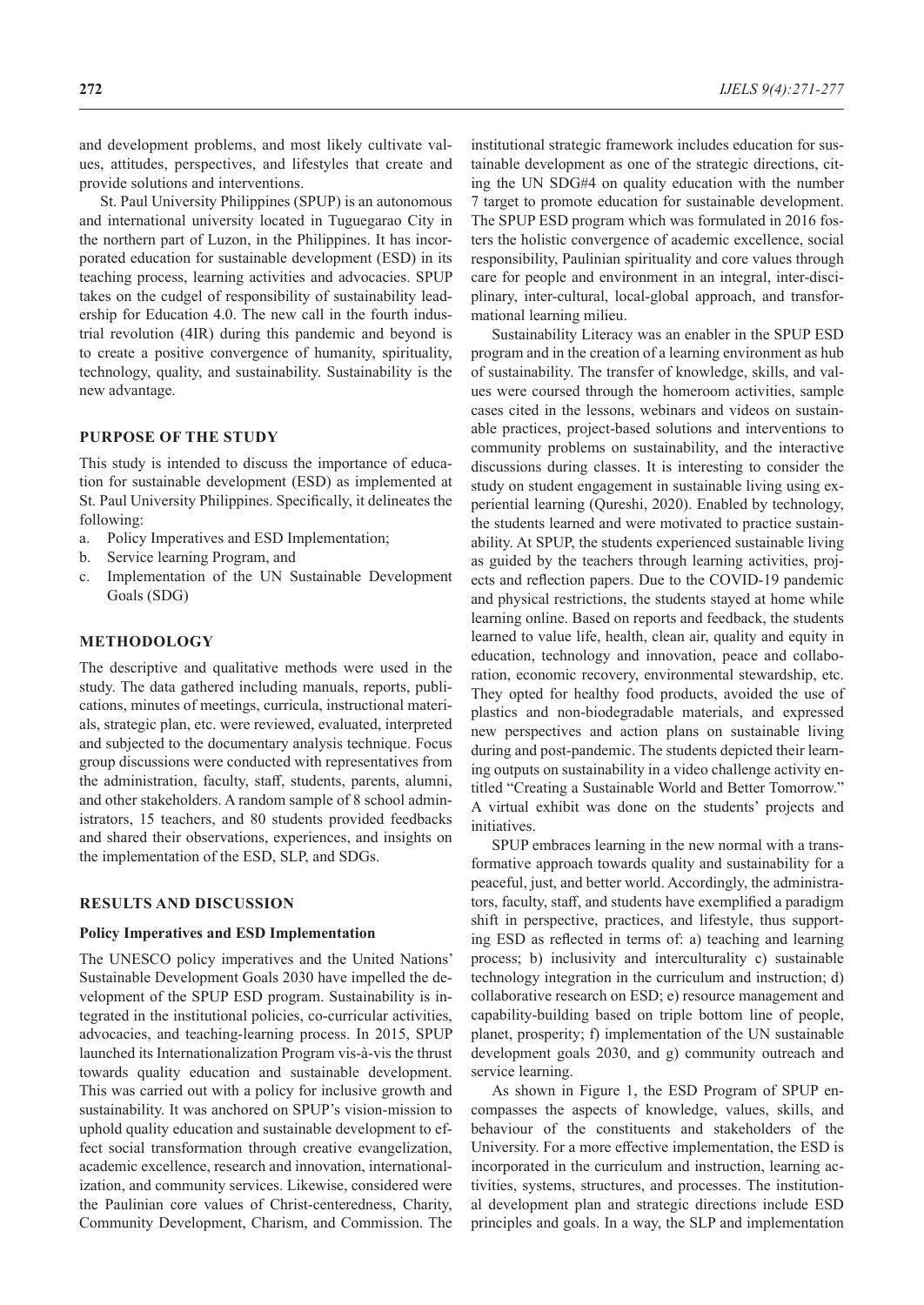of the UN SDGs have facilitated the active awareness and engagement of the school's constituents, partners and other stakeholders on the relevance of ESD and the mandate for sustainable development especially during the COVID-19 pandemic and beyond.

In the context of  $21<sup>st</sup>$  century learning enhanced by the 4IR educational technologies, SPUP seeks to achieve greater relevance, level up in quality, create new models for transformation and sustainability, and demonstrate deeper spirituality and excellence. Cognizant of the unprecedented changes, innovations and disruptions in the educational landscape and the labor market, SPUP has implemented the ESD program to ensure the school's sustainability, and prepare the students and graduates to survive and thrive in a transforming world. This is demonstrated by the following institutional endeavors:

- 1. Incorporation of the ESD principles in the teaching and learning process and school activities;
- 2. Pioneer programs, projects and advocacies that implement the 17 Sustainable Development Goals 2030 of the United Nations;
- 3. Integration of the 4IR technologies in the curriculum and instruction;
- 4. Matching the students and graduates' skills and competencies with the current industry needs and demands in the local and global labor market;
- 5. Re-inventing and re-tooling of teachers and personnel in the 4IR ecosystem;
- 6. Formation and training on spirituality and values, morality and ethics, soft skills and humane attributes;
- 7. Research and innovations enhanced by the 4IR technologies, and
- 8. Lifelong learning and adult education that promote quality life and sustainable development

#### **Service Learning Program**

The teaching and learning in the 4IR must be anchored on the 21st century global competencies enriched with character and service learning. The mandate to make a difference goes with a wise approach and scheme on resource mobilization and sustainable development. SPUP is propelled by the three pillars of a university, to wit: Quality Teaching and Learning,

SPUP has formulated its Service Learning Program (SLP) to enable the students, with the guidance of the teachers and the cooperation of the people in the community, to apply what they learn in the classroom to real- life situations in the community. This develops deeper understanding of the curriculum through learning experiences and involvement in community services and advocacies that are beneficial to the people in the community and for the common good. This approach is experiential and transformative for the students who become more responsible, socially-aware of the plight of others, and more involved in the exercise of their civic duties as citizens of the country and members of the global community.

As shown in Figure 2, the SPUP SLP is the interplay of the curriculum goals and classroom teaching with the real life application of learning through community service. The approach is integrative with community life and goes beyond the traditional classroom teaching-learning process. It is contextualized to the community setting and the realities of life and provides interactive immersion opportunities. The resources in the community are utilized as well as the strengths and capacities of the members of the community. The service learning relationship is beneficial to both the students and community members (Clevenger et al., 2012). As the students give their time, talent, ability and service to the community, they also deepen their learning of the course materials and enhance their competencies. On the other hand, the community members' gain from the services and involvement of the students as the former participate as co-educators in forming the values and service orientation of the students. It is also developmental in the sense that it is monitored and evaluated for improvement. Apparently, the effect and impact of service learning is lifelong and becomes part of the continual growth of the students beyond the academic term. It can influence their values, sense of community, career choice, mindset and convictions. Truly, service learning can enrich and enhance effective learning to promote sustainable development.

The advocacies of SPUP are ultimately geared towards promoting quality life, sustainability and social transformation. The students and employees are actively engaged

Community service



**Figure 1.** SPUP framework on education for sustainable development

**Figure 2.** SPUP service learning program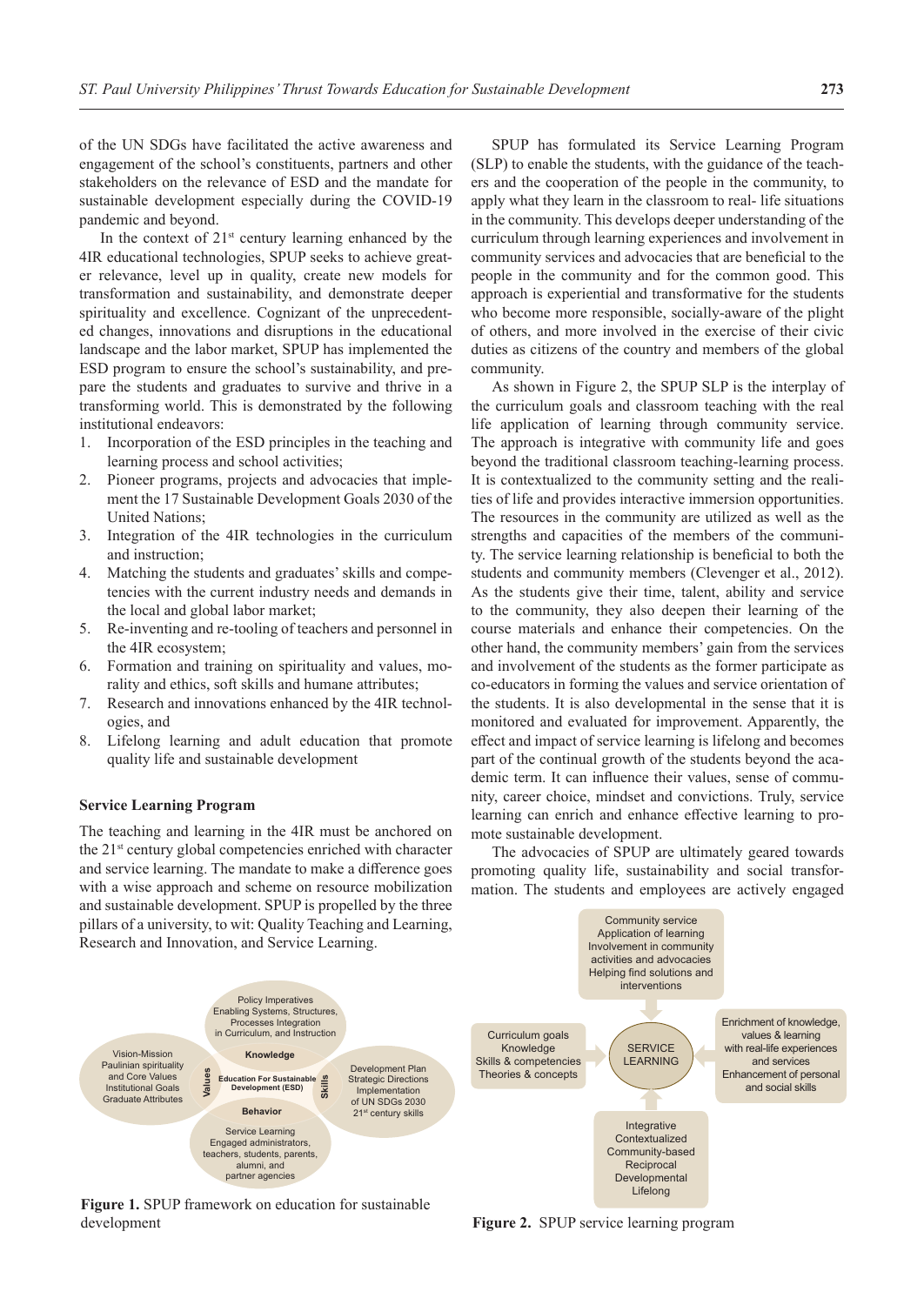in service learning and community outreach to help the poor and marginalized. SPUP advocates quality and inclusive education, peace and social justice, pro-life, environmental stewardship, health and wellness, disaster and risk management, and poverty alleviation. The University's community extension services are developmental and have extensive coverage in Tuguegarao City and in the provinces of Cagayan, Isabela and Apayao. The beneficiaries are multi-sectoral including farmers, prisoners, juvenile delinquents, abused and abandoned women and children, indigenous people, and the pupils in public schools who are catechized and prepared for first holy communion. The SPUP Community Development Center Foundation, Inc. (CDCFI) has been organized and duly registered with the Securities and Exchange Commission as a non-stock and non-profit corporation, and accredited by the Department of Social Welfare and Development. The advocacies of SPUP are integrated in the learning activities and connected with the grassroots in society. Due to physical restrictions during the pandemic, the involvement of the faculty and students are limited but they are able to make their presence felt virtually through video-conferencing.

### **Implementing the UN SDGs**

In 2016, as part of the ESD program, a seminar-workshop; was held at SPUP on the United Nation's Sustainable Development Goals (SDG), under the platform of "Transforming Our World: the 2030 Agenda for Sustainable Development." The participants were teachers and student leaders. It was an orientation on the 17 SDGs and an exploratory discussion of implementation, impact and implication.

Subsequently, SPUP launched its Global Education initiatives and aligned the University's programs and projects with the implementation of the SDGs. There is a sort of interdependence of the local and global concerns as depicted in social, political, and economic systems. We go beyond our regional and national identity as we are citizens of the world. Global citizenship implies respect for human rights and shared values and goals that transcend culture, religion, race, ethnicity, and socio-political affiliation. At SPUP, we embarked on global citizenship education and incorporated it in the ESD and transcultural service learning. This covers advocacies on peace education, environmental stewardship, justice and equity, climate change, global health, and community development. We embrace the principles and issues of global citizenship education and advocacies towards the realization of the development sustainability goals 2030.

Before the school shutdown due to the pandemic starting in March 2020 here in the Philippines, SPUP conducted a training program on the competencies of educators to embed sustainability in the curriculum and instruction. As pointed out by Vare et al. (2019) there is a need for clarity of purpose and competence of the educators in the implementation of the ESD. SPUP adapted the authors' holistic approach of envisioning change and achieving transformation by underscoring integration, involvement, practice, and reflection.

Moreover, the SPUP experiences of implementing the UN SDGs affirm the resulting competencies in the study

(Vare et al., 2019) and demonstrate that ESD develops empathy, innovation, responsibility, participation, futures, criticality, transdisciplinarity, attentiveness, systems, engagement, action, and decisiveness of educators, students, and collaborators.

SPUP had undertaken various projects and programs in implementing the UN SDGs. Related to SDG#1 on Poverty Alleviation, the Child Protection Towards Enabling Childhood Development and Community Transformation (Child ProTECT) is SPUP's community development program with the indigenous people in Apayao and the Cordilleras mountains in the Philippines (Cabaddu, N., 2019). This project targets poverty alleviation and aimed at the holistic development of the indigenous children and their families, covering health and nutrition, literacy, family life, community development, including livelihood training and micro-financing for the parents. The Child ProTECT project of SPUP is funded by Child Fund International through the country representative in the Philippines. Also, the University has a Student Assistance Program, offering scholarships to students in college and graduate school.

For SDG#2 on Zero Hunger, the Science Agri-based Entrepreneurial High School (SABEHS) Program is an Alternative Learning System of SPUP for the children of indigent farmers in Baggao, Cagayan. The children are fully subsidized by SPUP for their board and lodging, and they are trained and equipped with farming skills. Related to this program on sustainable agriculture, we have micro-financing on technology- based agriculture towards food security. The University is engaged in feeding program.

SDG#3 on Good Health and Well-being is being implemented through the Medical and Dental Mission, Fitness and Wellness Program, Sports Development Program, Service Learning on Health, Klinik-in-a- Box Program, partnership with the Department of Health, and the conduct of an International Health Congress. Since the flagship programs of SPUP are health-related, then this is an important thrust. The Health Congress provides opportunity for educators, researchers, professionals and partners in the academe, hospital, and healthcare industry to share and network on research findings, new technologies, health pedagogies, effective healthcare management and recent developments on health and wellness. In December 2018, SPUP hosted an International Health Congress on the "New Healthcare Technologies on the 4<sup>th</sup> Industrial Revolution." The interesting 4IR new technologies presented included artificial intelligence and humanoid robots, immunotherapy and precision medicine in the treatment of cancer, genome editing and bio-printing and body parts transplants, e-Medicine, etc. During this pandemic, the SPUP healthcare workers are frontliners and engaged in the vaccination program, telehealth, health protocols, and contact tracing for COVID-19 infections.

Quality Education is the focus of SDG#4. SPUP has enhanced the quality of Paulinian education through internationalization, research and innovation, technology integration in the curriculum and instruction, transformative learning, work and travel programs and immersion. Its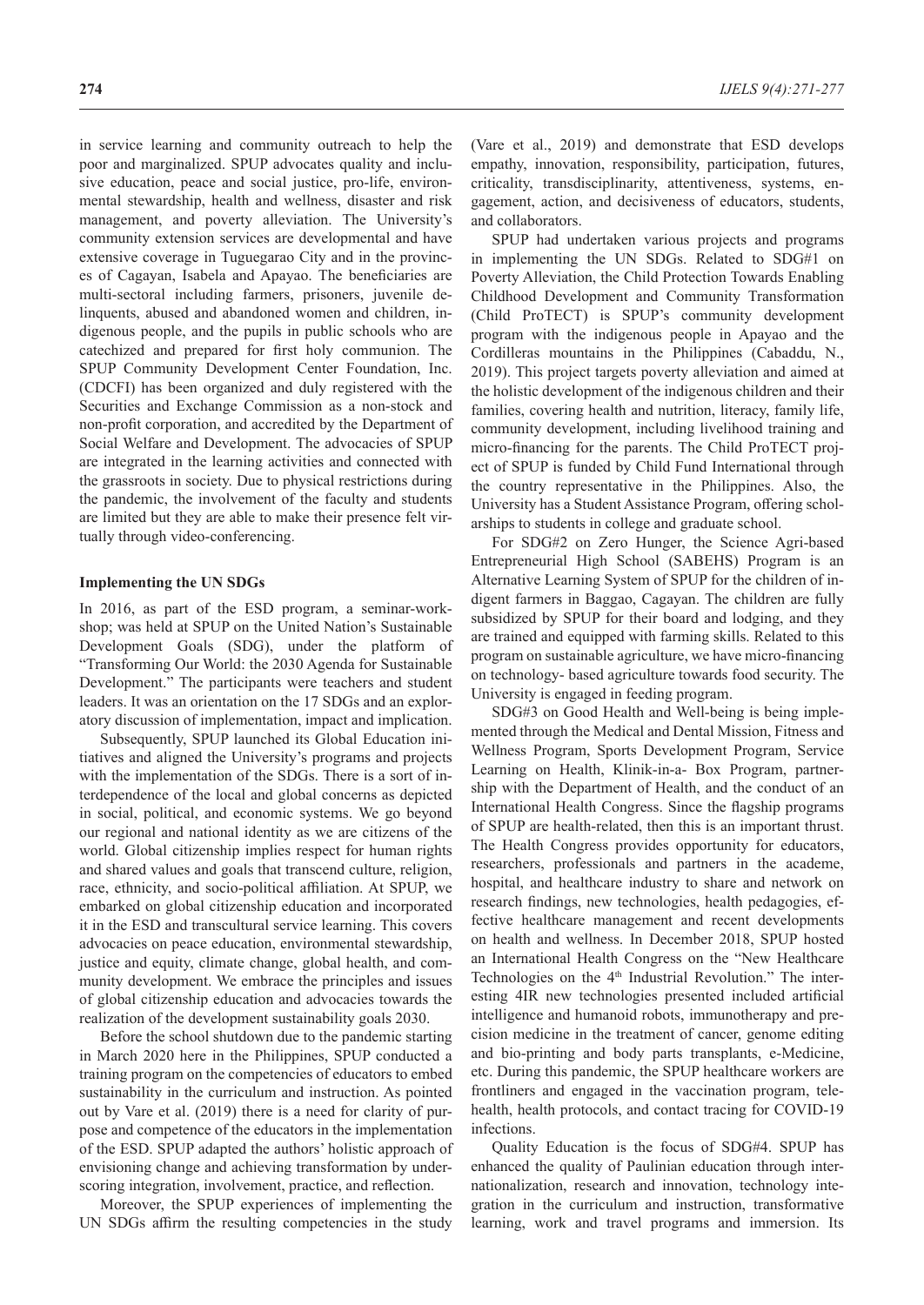global education is resonated in the tagline" SPUP making a difference globally." The increasing population of international students is boosted by the transnational education and exchange program, with partner schools in other countries sending students and faculty to SPUP for studies and immersion. The #4.7 target of this goal is on Global Citizenship Education (GCEd). In collaboration with the World Council for Curriculum and Instruction (WCCI), SPUP embarked on Global Citizenship Education (GCED) and advocacies on quality education and lifelong learning, peace education, environmental stewardship, climate change and biodiversity conservation, gender and development, health and well-being, poverty alleviation, and community development. Moreover, the University has long standing partnership with the National Association of UNESCO Clubs in the Philippines and received awards from UNESCO Philippines. The SPUP Center for Adult Education and Lifelong Learning is newly established.

SDG#7 on Affordable and Clean Energy is being implemented by SPUP through its Clean and Green Charcoal Project and the installation of solar panels on the roof of the school buildings. The Japanese Embassy has funded the Clean and Green Charcoal project. In response to deforestation, pollution, and environmental degradation, SPUP came up with a project to substitute wood-charcoal with corn cob as alternative material. So, with a briquetting equipment, we were able to produce clean and green charcoal out of corn cobs.

SDG#8 on Decent Work and Economic Growth was implemented by SPUP with its Family Welfare Program (FWP). This promotes the welfare of the SPUP employees and their families as a key to workplace productivity and improved employee-management relations. It is an advocacy that draws corporate support in promoting the workers' quality life and work by adopting a family-centered approach in the workplace. The students are prepared for employment through Job Fairs, On-the-Job Training and immersion in local and international industries.

To build resilient infrastructure, promote inclusive and sustainable industrialization and foster innovation define the imperative for SDG#9. At SPUP, this is implemented through the annual Cyber Summit and innovation bootcamp for students and practitioners of Information Technology and Engineering. The students are provided with inputs and workshops on the new technologies in the 4IR like, artificial intelligence, data analytics, robotics, block chain, cyber security, applied computing, automation, internet of things (IoT), 5G connectivity, and the latest trends and developments in industry 4.0. We have set-up laboratories for robotics, start-up innovations, simulations, business incubation, and smart classrooms.

SPUP implements SDG#10 on Reduced Inequalities through its inter-cultural and inclusive education that caters to a diverse population of local and international students, with differences in socio-economic status, cultural background, religious beliefs, and racial orientation. The University supports gender parity, apostolate to abandoned women and children, prison ministry, community outreach to the indigenous people, and service learning to the poor and marginalized communities.

Aligned with SDG# 11 on Sustainable Cities and Communities are the SPUP advocacies on Peace Education, Environmental Stewardship, logical Conservation, and Heritage Conservation. Also, the University has an extensive Community Extension Services (CES) Program covering 22 barangays and poor communities of indigenous people, farmers, abused women and children, delinquent youth, and catechism to seven small public schools in the barrio. The Disaster and Risk Management is in preparation for any disaster or calamity to avoid or minimize damage and harmful effects.

To implement SDG#12 on Responsible Consumption and Production, SPUP mandates Zero Waste Management, Control of Plastic Use, Clean\_As\_You\_Go (CLAYGO), and Trash to Patterns wherein waste materials are remodelled and constructed into handicrafts, trophies, woodwork and decoratives. SDG#13 on Climate Action inspired the advocacy on climate change and the study on carbon footprints entitled "Productivity Indicators Through Environmental Sustainability Initiatives of SPUP."

Life on Land is the focus of SDG#15, particularly, the protection, preservation, conservation of biodiversity, and sustainable use of terrestrial and other ecosystems. Accordingly, SPUP has embarked on tree growing and reforestation project, backyard gardening, ecological conservation and protection of biodiversity. The students, employees, parents and alumni join the tree planting and advocate forest conservation.

SPUP advocates Peace Education and upholds justice and equity. This is aligned with SDG#16 on Peace, Justice and Strong Institutions. Embedded in the curriculum and instruction is the spiritual and leadership formation which supports the peaceful, just and non-violent ways of conflict resolution. The periodic *Kapihan with the Media* is an interesting opportunity to discuss the values and integrity of truthful and responsible reporting, particularly on issues affecting peace and security, human rights, justice and equality.

SDG#17 highlights on Partnerships for the Goals. The local and international partners of SPUP are very helpful in the programs and projects which are aligned with the implementation of the SDGs for sustainable development and social transformation. We have partnered with UNESCO Philippines, the Department of Social Welfare and Development (DSWD), and ChildFund Philippines for the University's projects for the poor and marginalized; the Paulinian Volunteers' Club is registered as a UNESCO Club. For educational programs and training, and research and advocacies, we have partnered with SEAMEO INNOTECH, the Commission on Higher Education (CHED), Department of Education (DepEd), the World Council for Curriculum and Instruction (WCCI). For internationalization programs, we have partner schools in Indonesia, China, Taiwan, Thailand, Japan, Australia, Singapore, Malaysia, and Qatar.

So far, SPUP has come up with a Primer on its various programs and projects on the ESD, SLP, and SDGs. Indeed, it is a relevant and worthwhile endeavor to implement the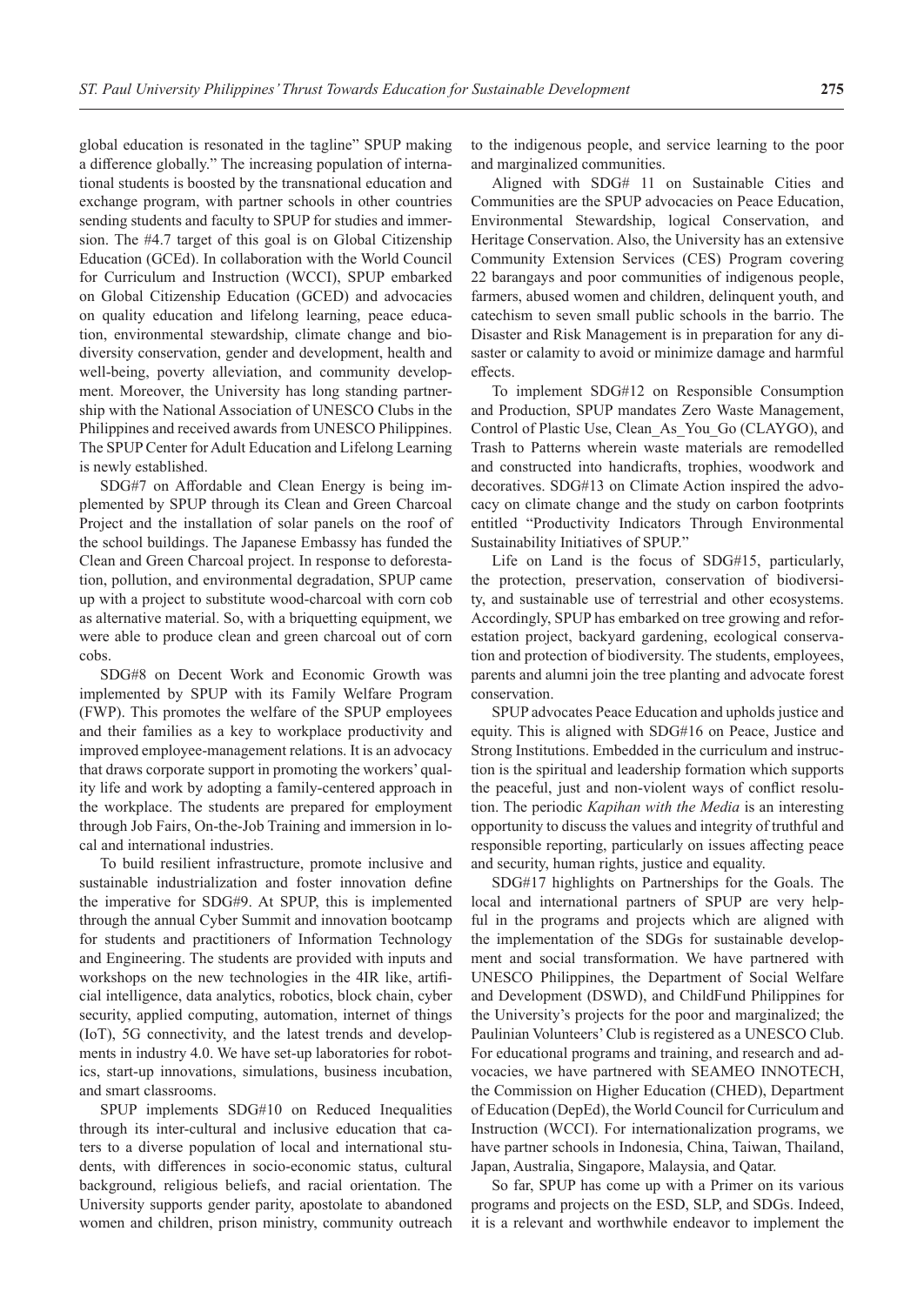ESD, SLP, and UN SDGs to promote sustainability and transformation in education. During the pandemic, the engagements and networking are done through the digital platforms.

## **CONCLUSION**

Sustainability is an imperative and essential factor to consider in order to ensure a better future. In this challenging task and responsibility, education has a vital role. St. Paul University Philippines (SPUP) has institutionalized the implementation of Education for Sustainable Development (ESD) and Service Learning, and aligned its institutional projects and activities with the implementation of the United Nations' Sustainable Development Goals 2030 (SDGs). This was carried out with a policy for inclusive growth and sustainability, and anchored on SPUP's vision-mission to uphold quality education and sustainable development to effect social transformation through creative evangelization, academic excellence, research and innovation, internationalization, and community services. ESD is likewise incorporated in the institutional strategic thrusts and directions, along with service learning and the implementation of the UN SDGs.

Some of the noteworthy features and highlights of the successful implementation of the ESD, SLP, and SDGs at SPUP include the following: a) rooted on the vision, mission and shared goals; b) institutionalized and incorporated in the teaching-learning process; b) holistic approach and touched on the cognitive, affective, attitudinal and behavioral aspects; c) values-driven and competency-based; d) harnessed the new technologies to enhance quality and promote sustainability; e) strategic, developmental and lifelong; f) service-oriented and transformational; g) local and global contexts, and h) collaborative and community-based. Hopefully, the SPUP framework could create and provide sustainable development, endeavors, solutions, interventions and conservation for a better future.

The integral implementation of the ESD, SLP, and the SDGs at SPUP is a meaningful and transformative institutional experience. Since the study is limited to its university-wide scope and locality, then it is recommended to have a more expanded study involving several models of implementation and to have an impact evaluation on the participants and beneficiaries. It would be interesting to assess the effects and implications upon the students, teachers, administrators, and partners in the community in terms of learning, values, attitudes, perspectives, lifestyles, improvement, change and transformation of the person and the institution.

## **REFERENCES**

- Bendell, J., & Little, R. (2015). Seeking sustainability leadership. *Journal of Corporate Citizenship, 60*, 13-26.
- Burns, H., Diamond-Vaught, H., & Bauman, C. (2015). Leadership for sustainability: Theoretical foundations an pedagogical practices that foster change. *International Journal of Leadership Studies*, 9(1), 131-143.
- Cabaddu, N. (2019). Child Protect: Response to poverty alleviation in the Philippine indigenous community. *International Journal of Humanities and Social Science, 9*(2), 45-51.
- Clevenger-Bright, M., Hays, K.,Henricksen, D., Hlebain, J., Maglalang, M., Packard, K., Cornforth, P., & Raftus, D. (2012). Service learning. Center for Teaching and Learning. University of Washington, USA. Retrieved from: https://www.washington.edu/teaching/topics/engaging-studentsin-learning/service-learning
- Ferdig, M. (2007). Sustainability leadership: Co-creating a sustainable future. *Journal of Change Management*, *7*(1), 25-35.
- Hannon, V., & Peterson, A. (2017). *Thrive: Schools reinvented for the real challenges we face*. Innovation Unit Press, Retrieved from: http://www.innovationunit. org/wp-content/uploads/2017/04/Thrive\_Preface.pdf
- Khan, S.,Janjua, L.,& Yu, Z. (2020). *COVID-19: A Learning Opportunity to Improve Environmental Sustainability*. Retrieved from https://www.intechopen.com/books/ carbon-capture/covid-19-a-learning-opportunity-to-improve- environmental-sustainability
- López-Alcarria, A., Olivares-Vicente, A., & Poza-Vilches, F. (2019). A systematic review of the use of agile methodologies in education to foster sustainability competencies. *Sustainability* 2019, 11, 2915.
- Mccann, J., & Holt, R. (2010). Defining sustainable leadership. *International Journal of Sustainable Strategic Management*, *2*(2),pp. 134-148.
- Oghenekohwo, J.E. and Oputu, E.A., (2017). "*Literacy education and sustainable development in developing societies*". *International Journal of Education and Literacy Studies.* Vol.5 No.2 pp. 126-131
- Qureshi, S.M.Q. (2020), "Learning by sustainable living to improve sustainability literacy", *International Journal of Sustainability in Higher Education*, Vol. 21 No. 1, pp. 161-178. https://doi.org/10.1108/ IJSHE-01-2019-0001
- Straková, Z., & Cimermanová, I. (2018). Critical thinking development - A necessary step in higher education transformation towards sustainability. *Sustainability*, *10*, 33-66.
- The Organisation for Economic Co-operation and Development (2018). The future of education and skills education 2030. Retrieved from: https://www.readkong. com/page/the-future-of-education-and-skills-education-2030-9534054
- The United Nations (2015). *Transforming our world: The 2030 agenda for sustainable development*. UN. New York, NY, USA, 2015. Retrieved from: http:// www.un.org/ga/search/view\_doc.asp?symbol=A/ RES/70/1&Lang=E
- UNESCO (2020). *Education for Sustainable Development*. Retrieved from: https://en.unesco.org/themes/education-sustainable-development
- United Nations Educational, Scientific and Cultural Organization (2017). *Education for sustainable development*